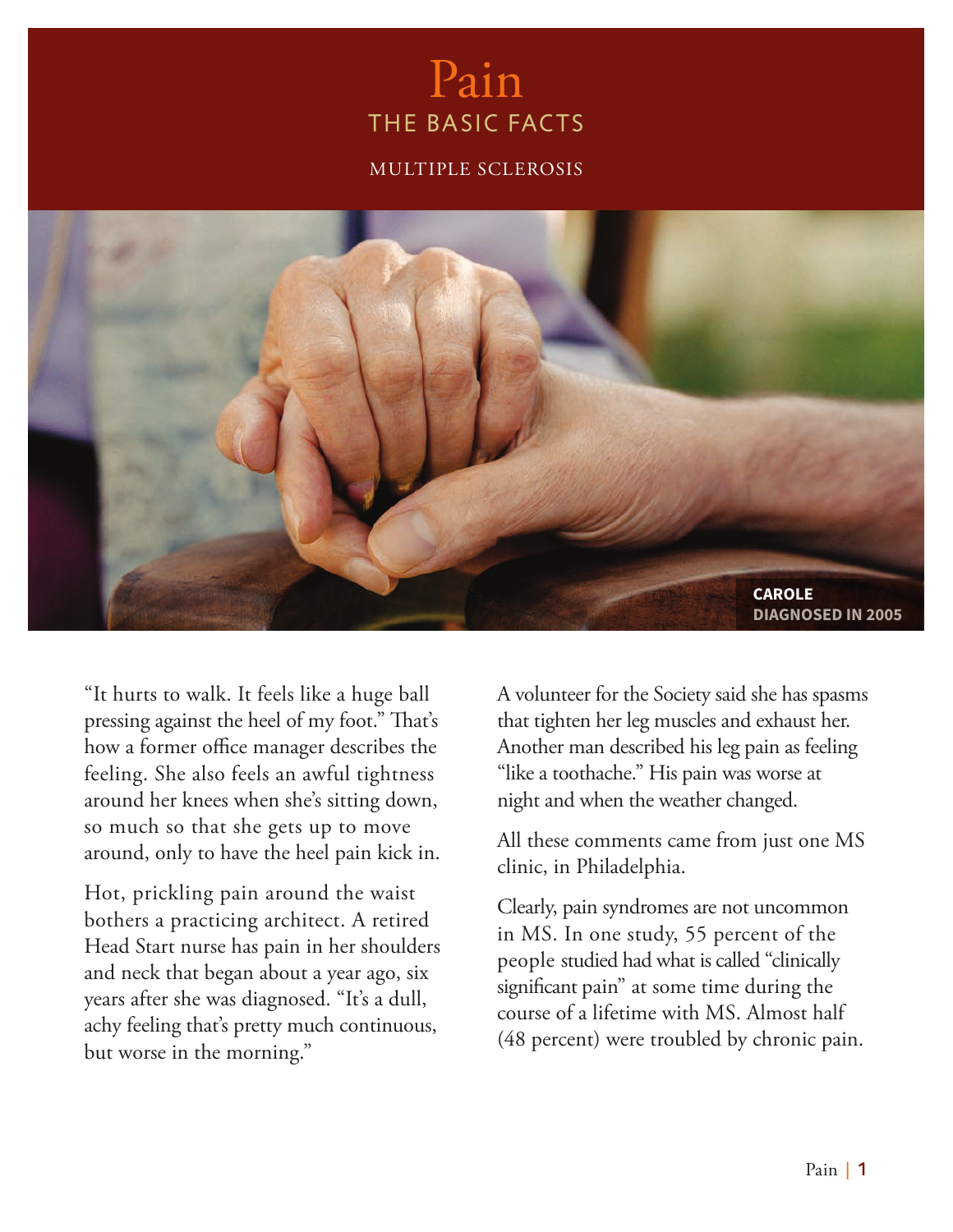This study suggested that factors such as age at onset, length of time with MS, or degree of disability played no part in distinguishing the people with pain from the people who were pain-free. The study did indicate that twice as many women as men had pain as part of their MS.

If you feel pain, it's important to communicate that information to your physician. Describe the symptoms and their degree of severity as clearly as possible because treatments vary. And treatment is essential. Treatment can help prevent pain from taking over a person's life.

Pain that occurs as a result of nervous system disease is different from the "good" pain that serves to protect the body from further injury. There are nerve endings sensitive to pain all over the body that sound an alarm to the brain when something is harming or about to harm it. The brain normally responds so quickly that a person has already withdrawn the fingers from the hot stove top before realizing consciously what happened. This is functional pain at work, pre-venting severe injury.

In more serious events, such as a sprained ankle or a broken bone, pain sounds a general alarm designed to make the individual rest and let the body heal. This, too, is functional pain, pain with a purpose.

In contrast, "chronic" or recurrent pain — especially pain that occurs because of disease or injury of the nervous system — serves no useful purpose. It robs sleep, saps energy, dampens mood, and curbs appetite. In some chronic pain conditions, the constant barrage of pain nerve signals sensitizes the central nervous system (the brain and spinal cord) so much that every pain is intensified and even a light touch can hurt.

According to Dr. Stanley van den Noort, chair emeritus of the National MS Society's Medical Advisory Board, it's common for people with MS to have a relatively **high** pain threshold.

"Many are not unusually sensitive, until their pain becomes very severe. Then in spreads or refers into other areas," he said. For example, he has seen patients who feel the prick of a pin in the foot as a severe pain in the shoulder.

Pain in MS may be unusual in other ways. The central nervous system normally turns off many sensations from the body. As Dr. van den Noort explains, "I don't feel the socks on my feet while I'm talking to you." But this blocking mechanism may be affected by MS damage, allowing information to flood in, and pain to result.

Often there is no simple association between the location and number of MS lesions (damaged areas in the brain or spinal cord) and the kind of pain the person is experiencing. But no matter how odd MS pain may be, it is real pain, and causes real suffering, which in turn can lead to depression. Steps should be taken to relieve it.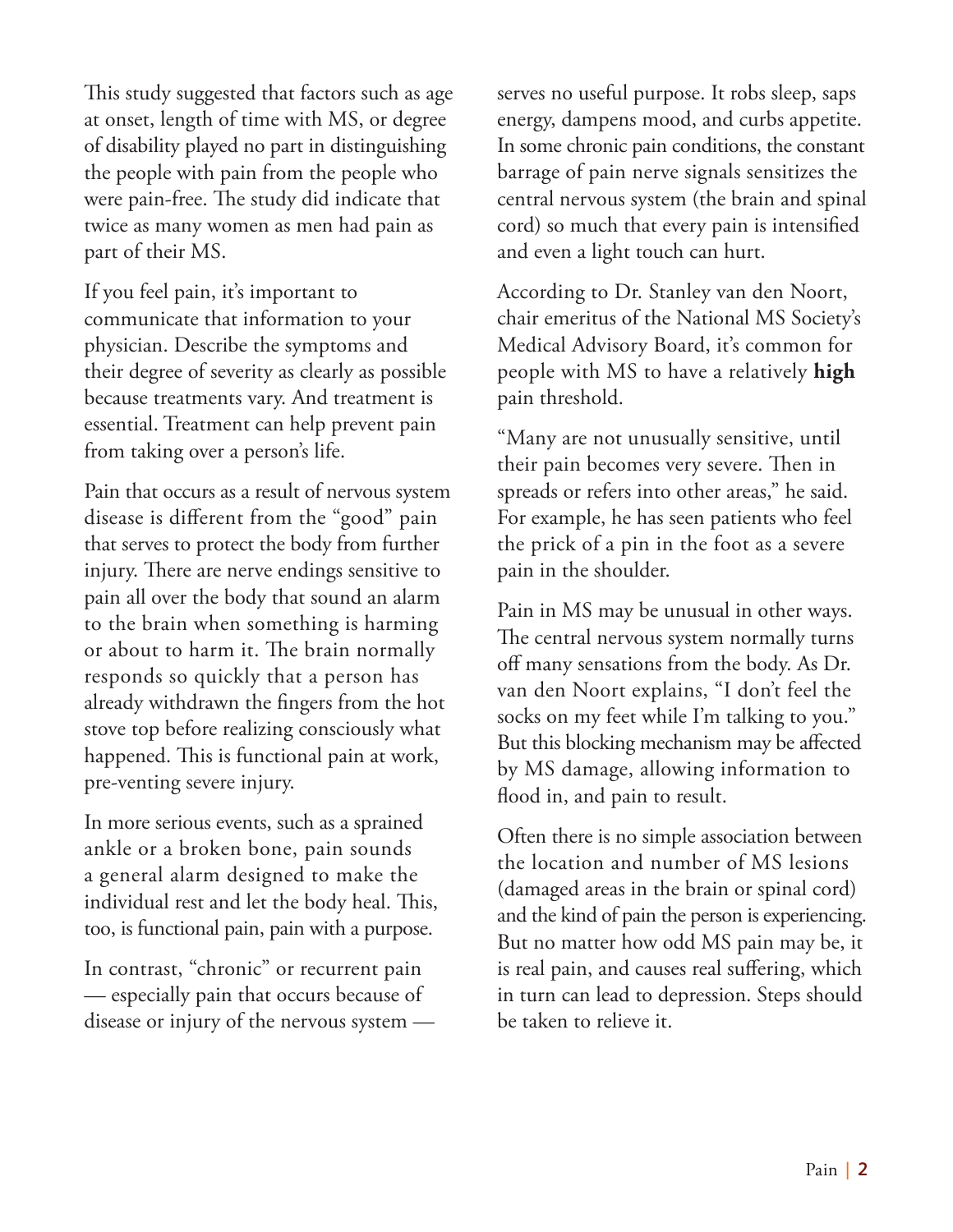# What to do

First, it's important for you and your primarycare doctor to distinguish between MS pain and other kinds of pain. Having MS doesn't make you immune to headaches, cramps, arthritis, or low back pain. In arriving at a diagnosis, you and your doctor will need to consider the nature and source of your pain.

According to Dr. Randall Schapiro, director of the Fairview MS Center in Minnesota, "The number one requirement for effective pain control is a proper diagnosis."

# Several sources and types of pain in MS

### Acute pain

Trigeminal neuralgia is a stabbing pain in the face that can occur at any time during MS, even as an initial symptom. While it can be confused with dental pain, this pain is neurologic in origin. It can usually be treated successfully with medications such as gabapentin (Neurontin®) or carbamazepine (Tegretol®). In severe cases that do not respond to medication, a surgical procedure called rhizotomy can be performed. This procedure severs the nerve roots that carry sensation.

"Lhermitte's sign" is a stabbing, electric shock-like sensation running from the back of the head down the spine, brought on by flexing the neck. Medication is of little

use because this pain comes so suddenly. A soft collar to limit neck flexion may be prescribed.

### Burning, aching, or "girdling" around the body

These sensations, called dysesthesias, are all neurologic in origin. These pains are sometimes treated with gabapentin (Neurontin®) or with antidepressants such as amitriptyline (Elavil®) because such agents modify how the central nervous system reacts to pain. Other treatments include wearing a pressure stocking or glove, which can convert the sensation of pain to one of pressure; and warm compresses to the skin, which may convert the sensation of pain to one of warmth.

### Chronic pain

Burning, aching, prickling, or "pins and needles" may be chronic rather than acute. The treatments are the same as for the acute dysesthesias described above.

## Pain of spasticity

This pain category has its own subcategories. Muscle spasms or cramps, called flexor spasms, may occur. Treatments include medications such as baclofen (Lioresal®), tizanidine (Zanaflex®), or other agents. Treatment also includes regular stretching exercises and balancing water intake with adequate sodium and potassium, as shortages in either of these minerals can cause muscle cramps.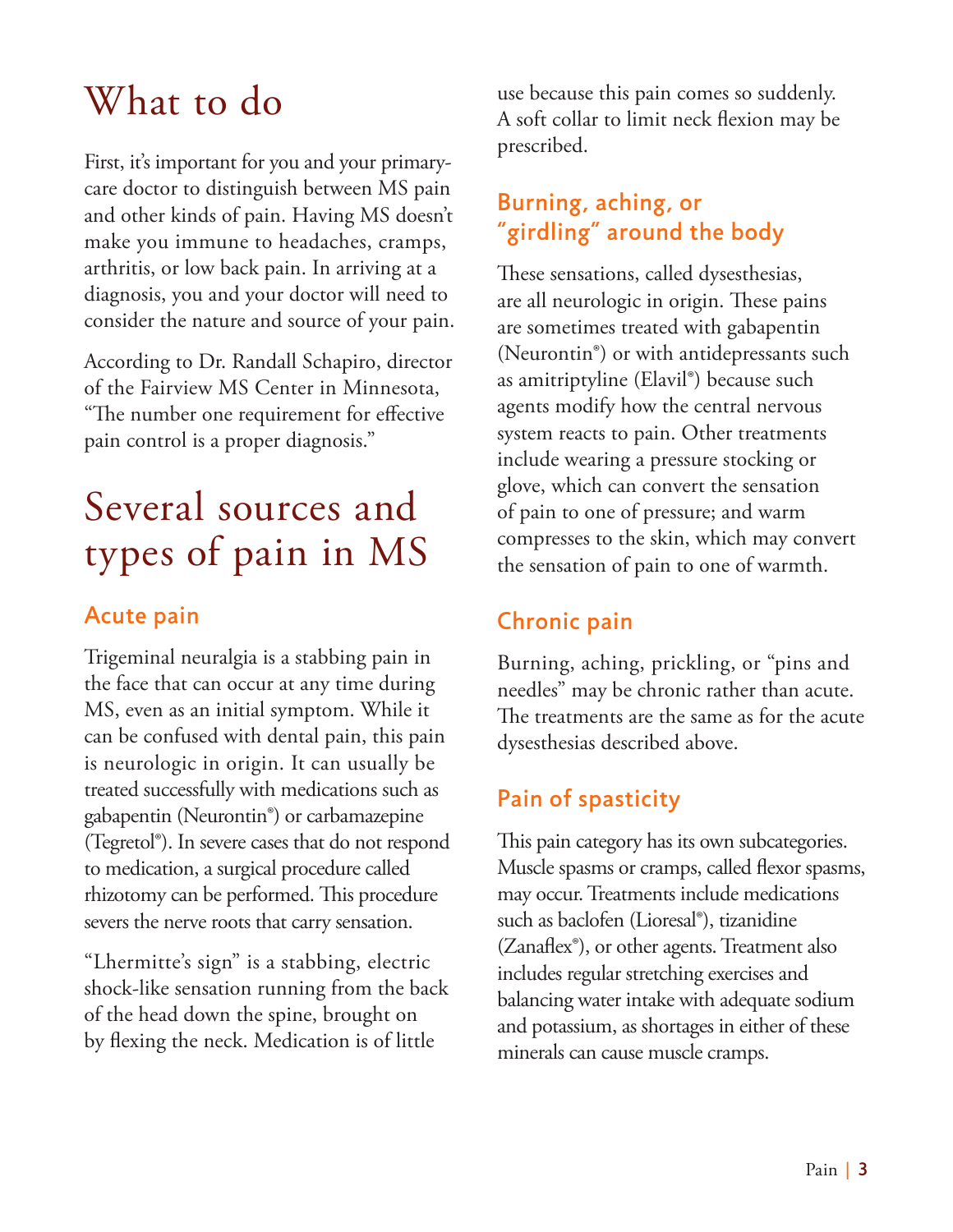Tightness and aching in the joints are other manifestations of spasticity, which generally respond well to the treatment described above.

### Chronic back and other musculoskeletal pain

This can have many causes in MS. Pressure on the body caused by immobility, incorrect use of mobility aids, spasticity, stress on the body from the struggle to compensate for walking problems, may all contribute to musculoskeletal pain. An evaluation to pinpoint the problem is essential. Treatments may include heat, massage, ultrasound, physical therapy, and treatment for spasticity.

# Pain and the emotions

Pain can be intensified by the fear that it is associated with a worsening of the disease. MS specialist, Dr. Jack Petajan of the University of Utah, said, "The severity of pain, and its location and extent, bear very little relationship to the extent or seriousness of the multiple sclerosis. To feel pain is a fearful experience, and it is common for people with multiple sclerosis to interpret their pain as a serious deterioration of their condition. In general, this is not the case."

# Treatments for pain

The chart on pages 7–8 lists typical pain problems and the approaches most often used to deal with them. But getting pain under control is not a cut and dried procedure.

# Complementary treatments

Medication in combination with alternative therapies, such as biofeedback, hypnosis, yoga, meditation, or acupuncture improve relief for many. Even if pain responds reasonably well to medication, therapies such as massage, relaxation, humor, music, and distraction can improve pain control and quality of life.

# When pain keeps coming back

A multidisciplinary pain clinic may be indicated for chronic disabling pain. In severe cases, some pain specialists prescribe opiates, such as methadone. The difficulty with narcotics is that people tend to become tolerant of their effects and need increasing doses.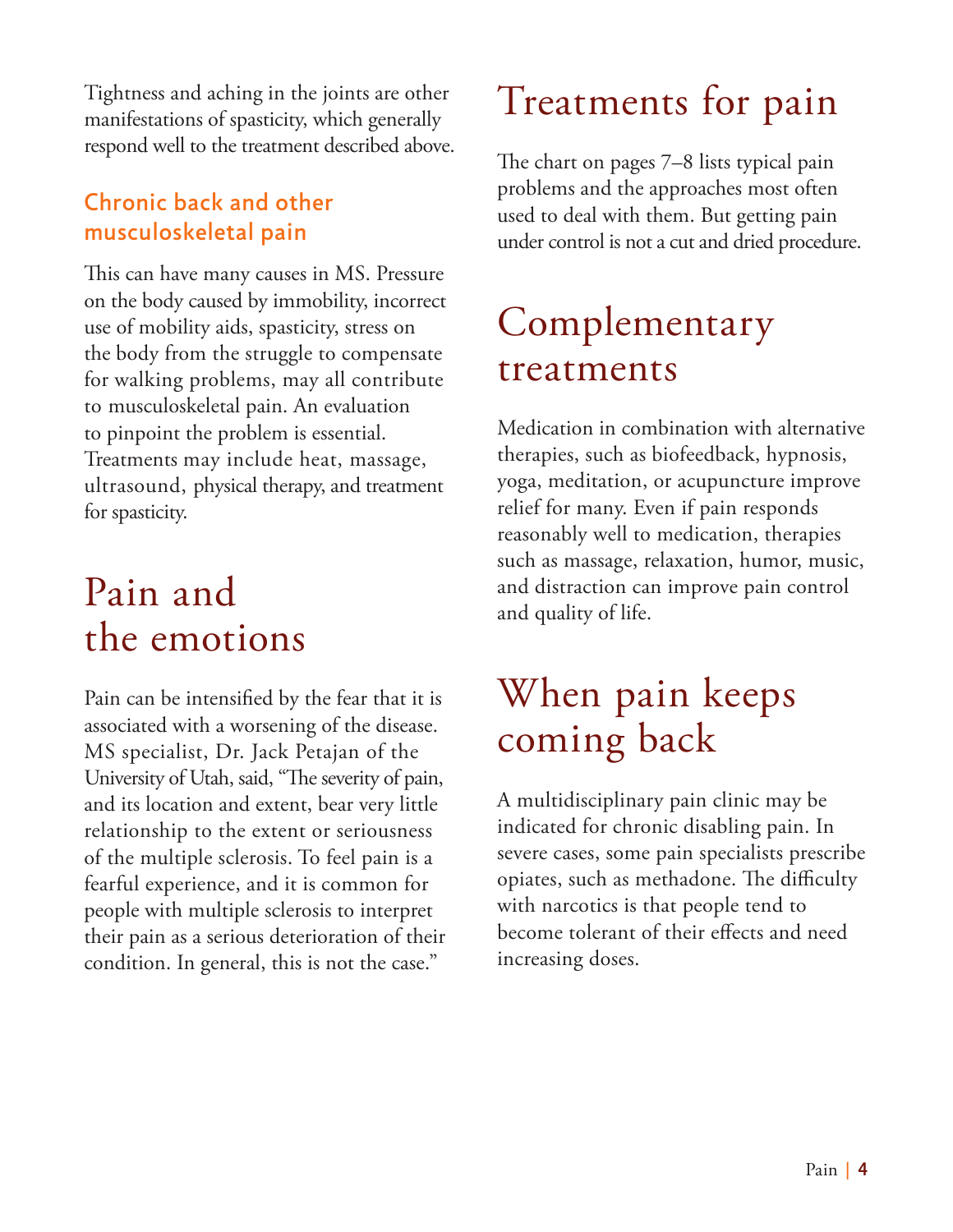# Self help

People who stay active and maintain positive attitudes often seem to be able to reduce the impact of their pain. They also experiment with home remedies. Indeed, it is characteristic of many people with MS to look for ways to help themselves and to take action to reduce their pain.

The retired Head Start nurse finds using a loofa sponge and massaging with a soft ball of plastic netting helps relieve her shoulder and neck pain. The Society volunteer works out with a personal trainer to ease her painful leg spasticity and keep her muscles in shape. Another woman reported that she feels less pain after taking a nap, riding her stationary bicycle, swim-ming in cold water, or doing stretching exercises with her physical therapist. "When I'm doing something I like, the pain doesn't go away, but I don't think about it as much," she added.

Chapters of the National MS Society may be able to refer callers to area pain clinics or specialists and complementary therapy practitioners. See the last page for additional resources.

### Research on pain

MRI and newer imaging and microscopic technologies have been a boon to pain research, revealing the wide-spread distribution of pain pathways and pain

centers within the brain. At the molecular level, pain researchers can now distinguish certain cells that transmit the normal "good" pain signals from the cells that are prominent in chronic pain.

### IMPROVING SELF REPORTS

You have the right to have your pain treated. It is your responsibility to communicate where and how much pain you have to your healthcare provider. Self report is the single most important piece of pain assessment.

To improve your self reports, watch for pain triggers. Notice things that make your pain worse such as certain movements, fatigue, or worsening of other MS symptoms. Rate your pain on a scale of zero to 10 (with zero = no pain, and 10 = worst pain). As you rate the pain, note any activities, time of day, where you are, and who you are with. Describe the pain (sharp, achy, stinging, etc.) and what you did about it.

It is wise to know what medications you are taking, and to learn the names and the side effects. Ask about the best time to take each one and what it is expected to do for you.

Be an advocate in your own pain management. Always remember that pain is what the person experiencing the pain says it is. This will help you and your healthcare provider treat your pain appropriately.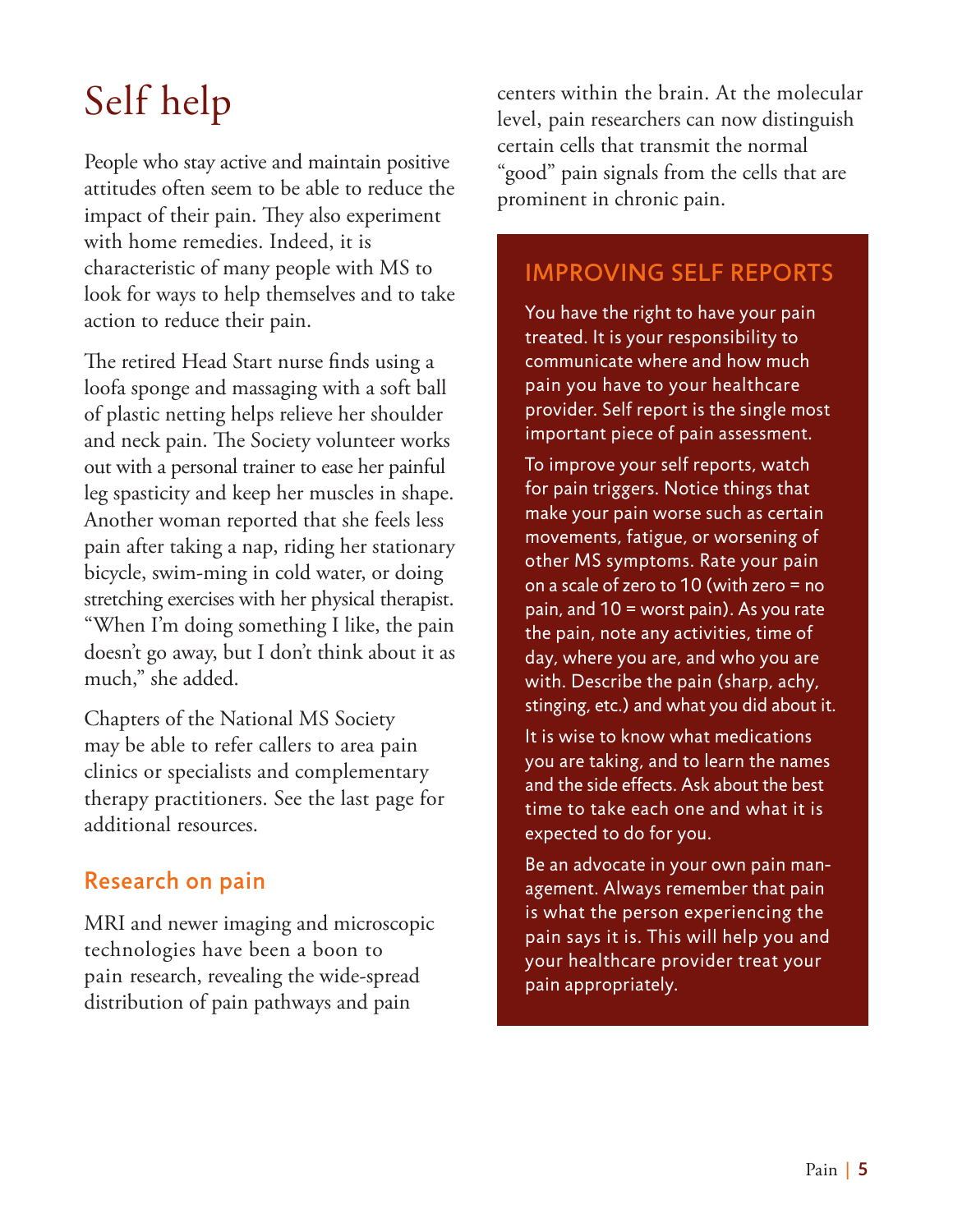Investigators are tracking each step in the chemical chain that begins when a molecule makes contact with a receptor on a nerve cell membrane and ends with signals inside the cell directing specific genes in the cell's nucleus to turn on or turn off.

With each new pain molecule or gene discovery comes the potential for developing a drug that might selectively target that molecule and sup-press pain. The more selective the target, the less likely are undesirable side effects like constipation, nausea, or sedation.

Newer pain-relieving drugs, such as the anticonvulsant gabapentin, are signs of the progress taking place. Other pain relievers now being tested include drugs that act on a class of nicotinic receptors (the receptor that reacts to tobacco) and a drug that selectively blocks a gate that opens when a pain nerve cell fires an impulse.

#### Research on marijuana

The largest clinical trial of marijuana derivatives for the treatment of MS symptoms was published in **Lancet** (2003, 362: 1517-26). These results showed that oral derivatives of marijuana do not provide objectively measured improvement in spasticity but they confirm prior suggestions that patients using marijuana felt better in ways that could not be measured by their physicians.

It is essential to note that this study did not provide information related to the use of **smoked** marijuana. Smoking marijuana is

medically unwise because the toxic effects appear to exceed those associated with tobacco smoking.

Oral cannabis oil or synthetic THC pills appear to have benefits on pain. Whether the positive effects that patients reported resulted from a specific chemical effect of cannabinoids or a heightened "placebo" effect cannot be determined from this study because unpleasant side effects allowed the majority of participants to recognize that they were taking the active drug. Also, the study provided no quantitative information about the extent of the pain relief.

The Academy of Neurology's **Evidence-Based Guideline (2014) for Patients and Their Families on Complementary and Alternative Medicine for Multiple Sclerosis** reviewed the data from available studies of several different forms of medical marijuana. The Guideline reported that oral cannabis extract — a pill form of cannabis — reduces people's self-reports of spasticity and pain caused by spasticity. Synthetic tetrahydrocannabinol (THC) — another pill form of cannabis — may also reduce self-reports of spasticity. The Guideline found insufficient evidence to determine whether smoking cannabis is safe or effective for treating any MS symptoms, including pain. See **aan.com/Guidelines/ Home/GetGuidelineContent/642**.

The long-term effects of oral cannabinoids are not yet known and their use in many states remains illegal. The available data will be useful in the ongoing debate on the value of marijuana derivatives for MS.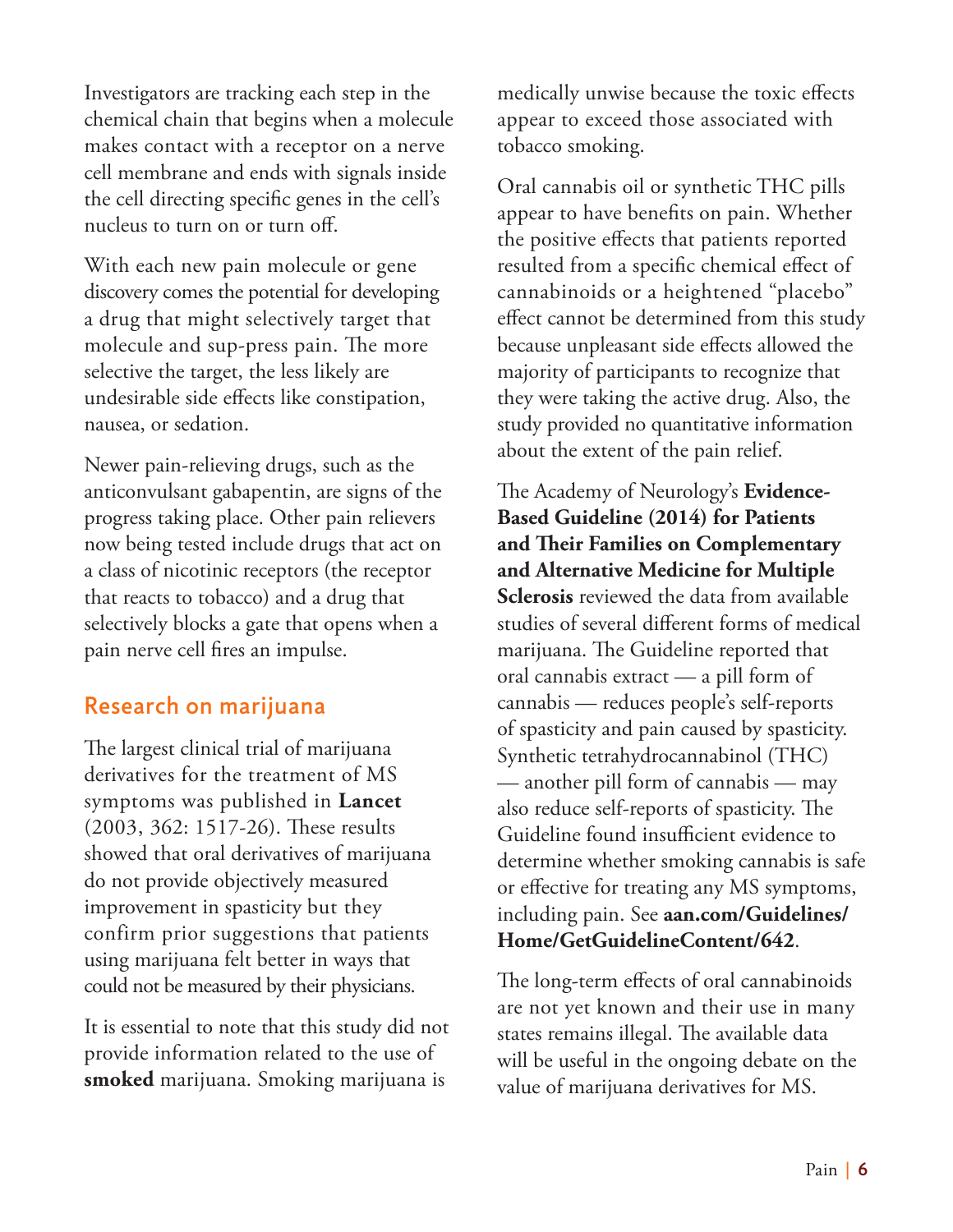# The fifth vital sign

New facts about chronic pain and its consequences are sparking general changes in how physicians will practice medicine. The Department of Veterans Affairs has begun a major initiative asking VA physicians to record pain level as "the fifth vital sign" for every patient. An inquiry about pain will be added to the traditional four vital signs — temperature, blood pressure, and heart

# Table 1

and respiration — taken during a standard physical exam.

Acknowledging that pain should be documented and treated is a major step in changing the common belief that pain is "all in your head" or the attitude that people who complain of pain are weak, depressed, want attention, or worse, just want drugs. This change in attitude comes at a time when the prospects for better pain treatments are also improving.

| <b>Types of pain</b>    | <b>Characteristics</b>                                                                                                                      | <b>Treatment</b>                                                                                                                                                                                                                                                      |
|-------------------------|---------------------------------------------------------------------------------------------------------------------------------------------|-----------------------------------------------------------------------------------------------------------------------------------------------------------------------------------------------------------------------------------------------------------------------|
| Trigeminal<br>Neuralgia | Excruciating, sharp, shocklike<br>pain in cheek and forehead,<br>lasting seconds to minutes;<br>may be triggered by speaking<br>or a touch. | • Carbamazepine, gabapentin,<br>lamotrigine, misoprostol,<br>phenytoin, baclofen (medications<br>may be combined)<br>• Surgery, as last resort: rhizotomy<br>or nerve ablation (removal)                                                                              |
| <b>Tonic Spasms</b>     | Brief muscle twitching or<br>sudden, sharp muscle spasm;<br>may also burn or tingle.                                                        | • Same medications as above                                                                                                                                                                                                                                           |
| Paroxysmal<br>Limb Pain | Painful burning, aching, or<br>itching of any part of the body<br>but more common in the legs.                                              | • Same as above and amitriptyline,<br>clonazepam, diazepam<br>• Application of heat and cold (some<br>MS specialists avoid using heat)<br>• Capsaicin ointment<br>• Pressure stockings (some MS<br>specialists recommend using<br>pressure stockings and some do not) |
| Headache                | Migraine, tension, or cluster<br>headache types.                                                                                            | • Treatment determined<br>by type of headache                                                                                                                                                                                                                         |
| <b>Optic Neuritis</b>   | Ice-pick like eye pain.                                                                                                                     | • Intravenous methylpred-nisolone,<br>nonsteroidal anti-inflammatory<br>drugs (NSAIDs) such as ibuprofen                                                                                                                                                              |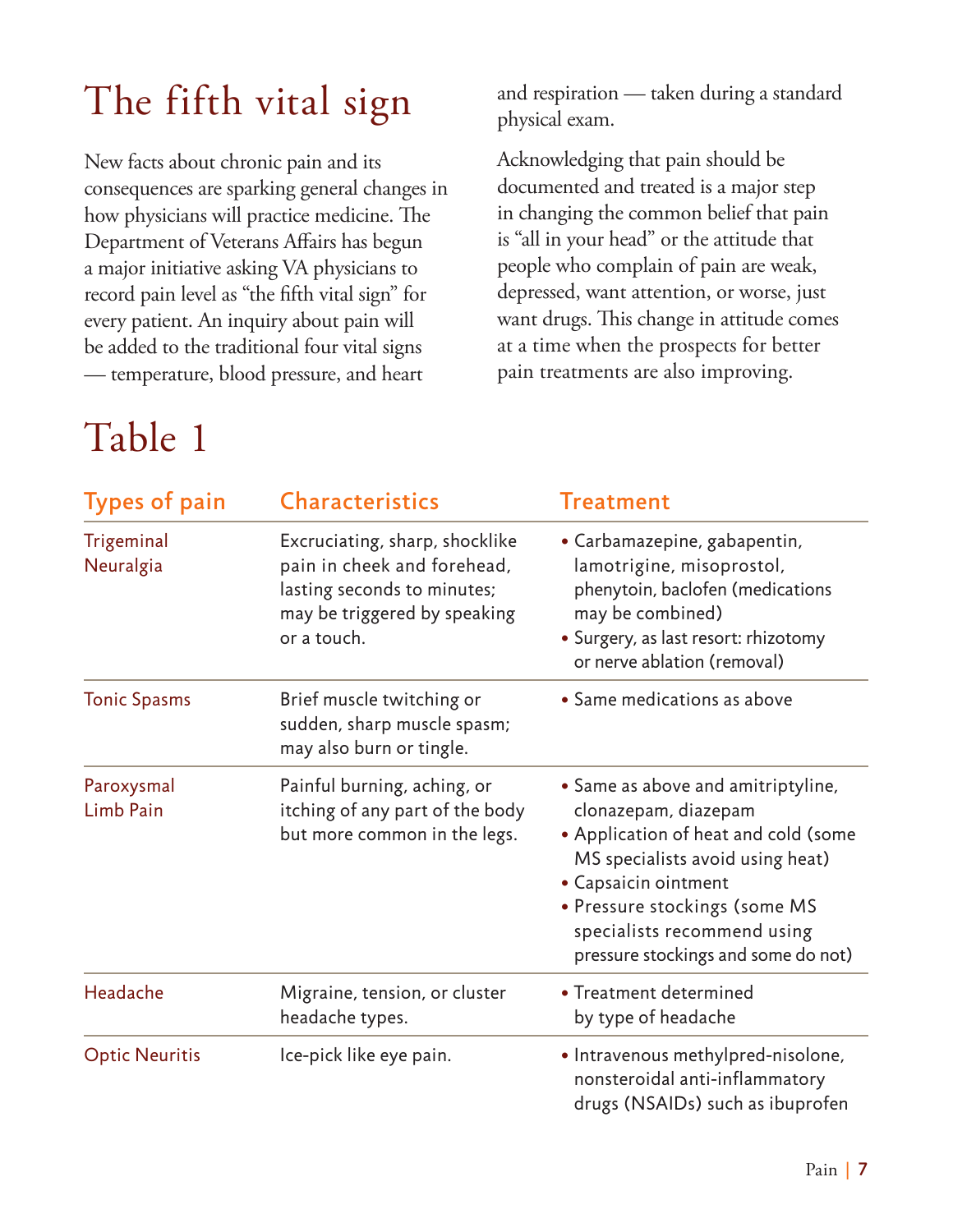# Table 1 (continued)

| <b>Types of pain</b>                        | <b>Characteristics</b>                                                                                                                                                           | <b>Treatment</b>                                                                                                                                                                                                                                                                      |
|---------------------------------------------|----------------------------------------------------------------------------------------------------------------------------------------------------------------------------------|---------------------------------------------------------------------------------------------------------------------------------------------------------------------------------------------------------------------------------------------------------------------------------------|
| <b>Dysesthetic</b><br><b>Extremity Pain</b> | Chronic burning, tingling,<br>tightness, or pins-and-needles<br>feelings; a dull warm aching;<br>worse at night and after exercise,<br>aggravated by temperature and<br>weather. | • Same as for paroxysmal limb<br>• Dull aching pain responds best to<br>tricyclics such as amitriptyline<br>• May require maximum dosing                                                                                                                                              |
| <b>Spasms</b>                               | Muscle cramping, pulling,<br>and pain.                                                                                                                                           | • Stretching exercises<br>· Baclofen, botulinum toxin,<br>tizanidine, dantrolene,<br>intrathecal baclofen                                                                                                                                                                             |
| Musculo-<br><b>Skeletal Pain</b>            | Caused by the physical stress<br>of immobility. Physician should<br>first rule out spinal disc disease.                                                                          | • Stretching exercises<br>• Posture & gait evaluation;<br>gait aids, orthotics<br>· Exercise (esp. swimming) to<br>increase strength and flexibility<br>• NSAIDs such as ibuprofen<br>• Proper seating, position changes,<br>support and cushioning<br>• Application of heat and cold |
| latrogenic Pain                             | Pain caused by MS treatment,<br>such as steroid-induced<br>osteoporosis, interferon side-<br>effects, injection site reactions.                                                  | • Discuss problems with your<br>healthcare provider; treatment<br>may involve changing medication                                                                                                                                                                                     |
| <b>Secondary Pain</b><br>of MS symptoms     | Pain associated with pressure<br>sores, stiff joints, muscle<br>contractures, urinary retention,<br>urinary tract infection, other<br>infections.                                | • Treating the cause usually<br>alleviates the pain.<br>• Physician should assess for<br>depression.                                                                                                                                                                                  |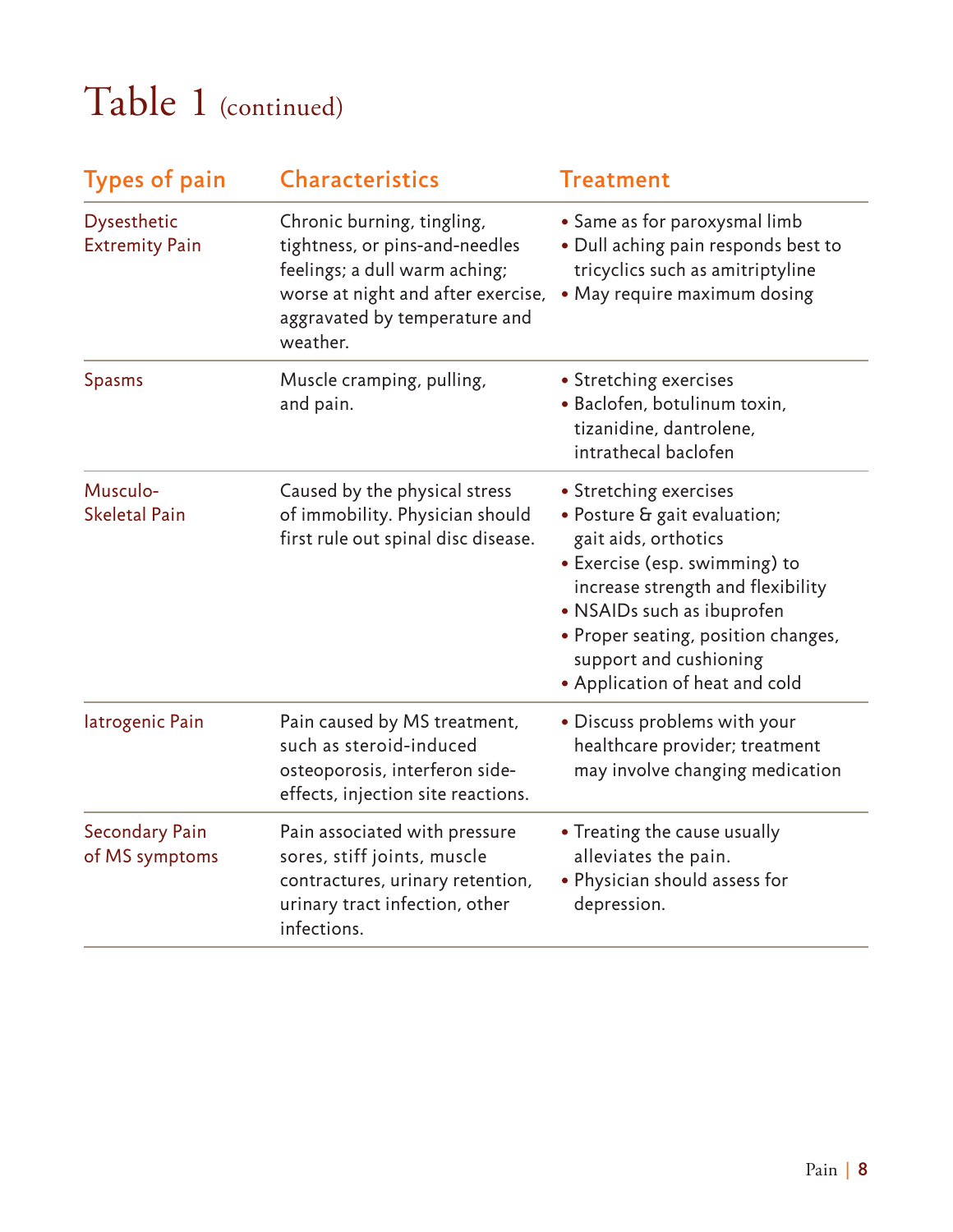# Additional information

An MS specialty center (call your chapter for a referral.)

### American Chronic Pain Association (ACPA)

PO Box 850 Rocklin, CA 95677-0850 Tel: 800-533-3231 Fax: 916-632-3208 Email: ACPA@pacbell.net Website: www.theacpa.org

### Trigeminal Neuralgia Association National Office

925 NW 56th Terrace, Ste C Gainesville, FL 32605-6402 Tel: 352-331-7009/800-923-3608 Fax: 352-331-7078 Website: www.tna-support.org

# Additional pain resources

### National Chronic Pain Outreach Association (NCPOA)

PO Box 274, Millboro, VA 24460 Tel: 540-862-9437 Fax: 540-862-9485 Email: ncpoa@cfw.com Website: www.chronicpain.org

### Mayday Fund (For Pain Research)

c/o SPG, Christina Spellman, Executive Director 127 West 26th Street, Ste 800 New York, NY 10011 Email: mayday@maydayfund.org Website: www.maydayfund.org

### American Pain Foundation

201 North Charles Street, Suite 710, Baltimore, MD 21201 Tel: 888-615-PAIN (7246) Email: info@painfoundation.org Website: www.painfoundation.org

### National Foundation for the Treatment of Pain

PO Box 70045 Houston, TX 77270-0045 Tel: 713-862-9332 Fax: 713-862-9346 Email: jfshmd@gmail.com Website: www.paincare.org